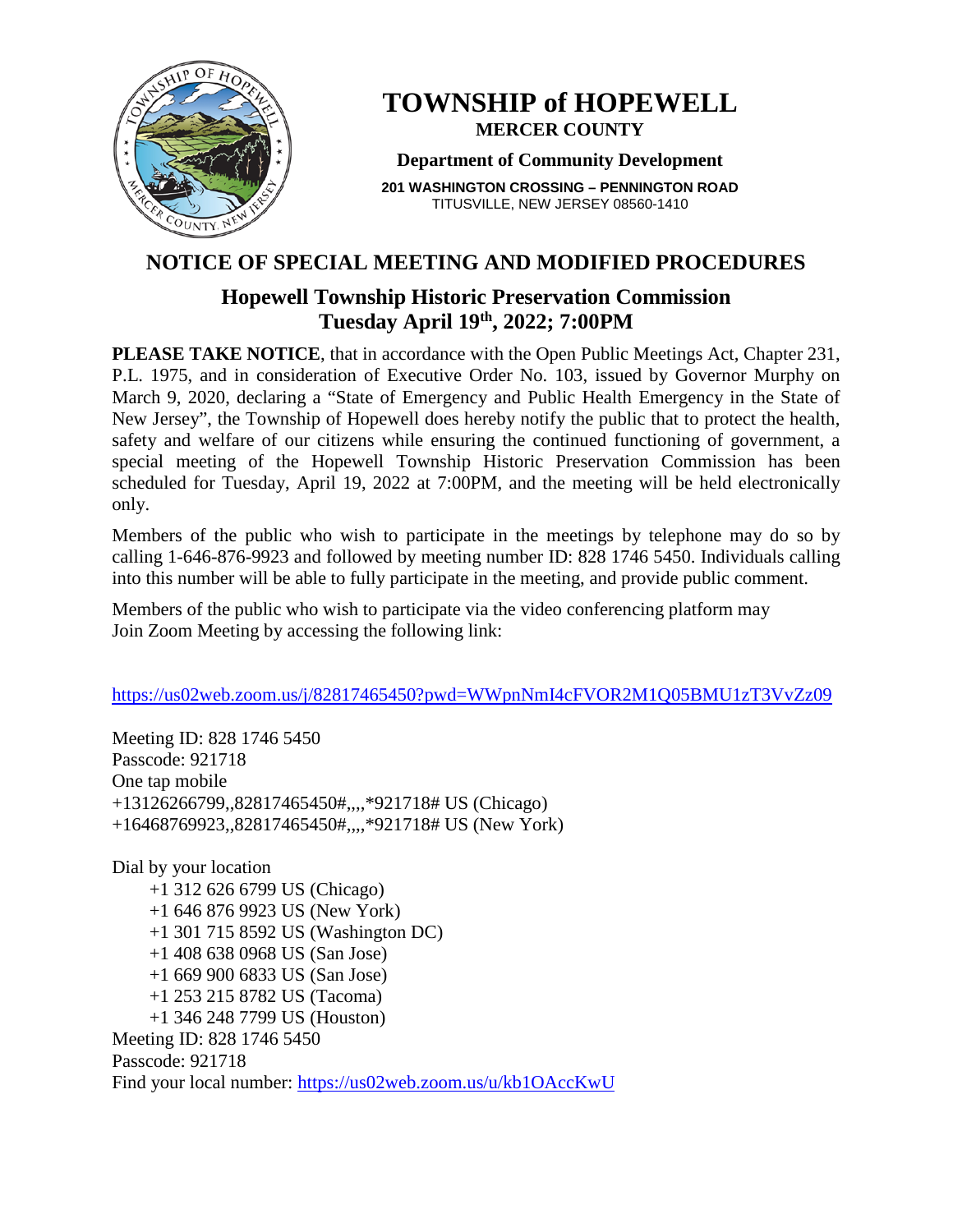

VSHIP OF HOPEWELL HISTORIC PRESERVATION COMMISSION 201 WASHINGTON CROSSING-PENNINGTON ROAD TITUSVILLE, NEW JERSEY 08560-1410 609-737-0605

# **HOPEWELL TOWNSHIP HISTORIC PRESERVATION COMMISSION TENTATIVE AGENDA TO THE EXTENT KNOWN**

# **TUESDAY APRIL 19TH , 2022; 7:00 P.M.**

## **I. Call to Order /Statement of Compliance**

Notice of this meeting has been posted on the municipal bulletin board, website, and forwarded to the Hopewell Township Official Newspapers in accordance with the Open Public Meetings Act. This meeting is being audio recorded

#### **Notice of revisions to the conduct of this meeting as an electronic meeting only was further posted on the Hopewell Township website and forwarded to the Hopewell Valley News on April 14th, 2022.**

This meeting is being conducted through a Zoom videoconferencing application and is being recorded through the application.

### **II. Roll Call**

- **III. Public Comment**
- **IV. Minutes for Approval**
- **V. Correspondence**
- **VI. Committee Reports and Assignments**

#### **VII. Planning and Zoning Applications**

**a. Zoning Board Application Documents:** Case Materials posted at<http://www.hopewelltwp.org/294/Zoning-Board-of-Adjustment>

#### **b. Planning Board Application Documents**

Case Materials posted at <http://www.hopewelltwp.org/291/Planning-Board>

1. **Block 129 Lot 124 & Block 133 Lot 45 – Edward Frances Jr** - Butterfoss Ave – Minor Subdivision Consolidation

#### **VIII. Old Business**

- **a.** Harts Corner Schoolhouse, Pennington-Washington Crossing Road
- **b.** Hart-Hoch House (brick house on adjoining corner).
- **c.** Ponds in front of the Oldis House across from the municipal building.
- **d.** Oldis House, Pennington-Washington Crossing Road
- **e.** Van Waggoner House, Scotch Road
- **f.** Furman Larison House, Pennytown Tract
- **g.** Runyan Titus Barn, Route 31
- **h.** Mount Rose Distillery, Pennington-Rocky Hill Road
- **i.** Washington Crossing Visitor's Center, Route 29